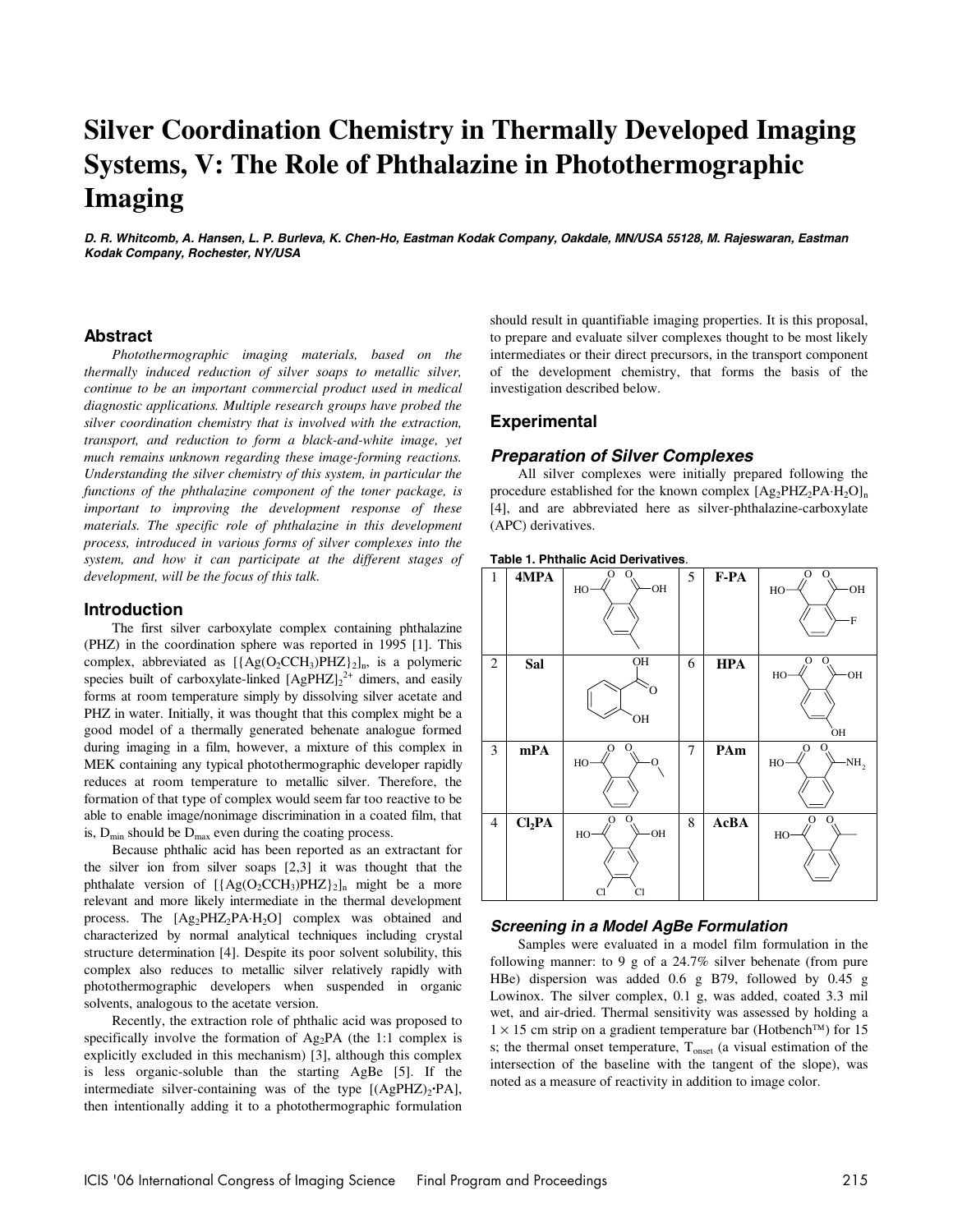# **Results and Discussion**

From all of the work reported in the literature to date, the most likely silver intermediate is considered to be some form of  $[Ag_2PHZ_2PA]_n$  or a mixed (asymmetric) carboxylate version (possibly without PHZ in the structure). Consequently, silver phthalazine carboxylate (APC) complexes were selected as a starting point. It is clear simply from reference coatings that the individual components, PHZ, PA, or Lowinox, by themselves provide little or no contribution to an image other than yellow, which is likely Carey Lea Silver [6]. Interestingly, when incorporating the APC complex into the formulations the expected  $Ag<sup>0</sup>$  formation reaction was observed, similar to a simple dispersion with developer, but on drying, the coating remains stable until heated. Under these conditions, the first APC1 sample (containing PHZ and PA in the silver coordination sphere) is indistinguishable from the control containing PHZ and PA added separately, and the higher level of APC1 results in a more reactive formulation  $(T_{onset}$  is about 10°C lower). This suggests that the APC complex could be an intermediate in the thermal development reaction.

A selection of other APC complexes were prepared and tested in the model system (Table 2).

Table 2. Summary of T<sub>onset</sub> and Color for APC Complexes in the **Model Film Formulation** 

| <b>APC</b> | $T_{onset}$ , ${}^{\circ}C$ | Color        |
|------------|-----------------------------|--------------|
|            | 120                         | <b>Black</b> |
| 2          | 130                         | Yellow       |
| 3          | 125                         | Light purple |
|            | 140                         | Light maroon |
| 5          | 125                         | Red-black    |
|            | 125                         | Yellow       |
|            | 112                         | <b>Black</b> |
|            | 110                         | Red-brown    |

Using a typical complete PTG formulation containing no PHZ or 4MPA (other than that introduced from the complexes), however, showed striking differences between reactivities. Under normal processing conditions, APC1 and APC7 showed good reactivity (and color) at the 10 mole % (relative to AgBe), while APC5 and APC6 showed no reactivity. These results do not correlate to the Hotbench evaluation.

The main difference between the simple model formulations and the full PTG formulation was the absence of AgBr (the latent image-forming component) and antifoggants in the model formulation. The inorganic chemistry of the various components of the formulation should not directly depend on the presence of the latent image, but Strijckers has proposed that development inhibitors, such as the tribromomethyl-antifoggants, are required for a photothermographic response [7]. That is, he proposed that the antifoggants remaining within the sphere-of-influence must be removed by the latent image before the thermal development reaction can occur. In the case of oxidizing antifoggants such as tribromomethyl compounds, TBM (Figure 1), this means oxidation of the  $Ag<sup>0</sup>$  in the latent image and conversion of the TBM to oxidation products and the formation of AgBr.



#### **Figure 1**. TMB compound.

A simple test of the model formulation, this time containing AgBr with APC1, was carried out and thermally tested on the Hotbench both red and white (UV) light-exposed. In this case, one vertical half of the film was exposed to white lab light (1 min) while the other half only saw red light. Thermal development on the Hotbench produces two different onset temperatures depending on the sensitivity of the film. With this antifoggant, a clear 10°C temperature differential was observed, starting at 105°C. Other antifoggants produced similar effects.

These results are consistent with these antifoggant compounds acting as development inhibitors, which apparently function by eliminating  $Ag^0$  nucleation sites (fog centers). In this case, the antifoggant might not be required to be eliminated prior to development, as proposed by Strijckers [7], but the nucleation sites must be removed in order to provide a thermal differential that allows for exposed vs nonexposed image discrimination when the overall film is developed at a uniform temperature. A simple model of silver soap, developer, and toners is not sufficient to provide accurate insight into the development chemistry of the PTG system, but a model PTG formulation is possible with an antifoggant included in the simple model formulation.

### **Functional Model PTG Formulation**

As noted above, according to Sahyun and Maekawa, the first silver complex intermediate formed during thermal development is AgHPA or Ag<sub>2</sub>PA, respectively. The second complex, according to Maekawa, is AgPHZ<sup>+</sup> and/or AgPHZ<sub>2</sub><sup>+</sup> with an unspecified counterion. If these complexes are important components in the development process, then intentionally incorporating them into the formulation (in place of the individual compounds) might be expected to produce a film that exhibits at least similar reactivity. Enhanced reactivity might be expected because the intermediate is already present. We have explored this proposal in both complexes, adding Ag2PA as a solid dispersion with the corresponding PHZ added separately, and adding  $AgPHZ_2X$  complexes with  $4MPA$ added separately (Table 3).

**Table 3. Maekawa Intermediates in the Model System: AgBe, Lowinox, PVB.** 

|                         |         | Hotbench, ${}^{\circ}C$ |
|-------------------------|---------|-------------------------|
| $AgPHZ_2NO_3$           |         | Yellow, 130             |
| AgPHZ <sub>2</sub> TCPA |         | Yellow, 130             |
| $AgPHZ_2SO_4$           |         | Yellow, 130             |
| AgPHZ <sub>2</sub> CBBA |         |                         |
| $AgPHZ_2NO_3$           | $+4MPA$ | <b>Black</b> , 118      |
| AgPHZ <sub>2</sub> TCPA | $+4MPA$ | Red, 130                |
| $AgPHZ_2SO_4$           | $+4MPA$ | <b>Black</b> , 115      |

The silver complexes containing only the PHZ ligand behave like AgBe without toner, or with PHZ only. Addition of the cotoner, 4MPA, however, facilitates the toning process to form black. Note that the AgPHZ<sub>2</sub>TCPA version, with 4MPA, provides a redtoned image. From this model set, it appears that the counterion could be a critical component of the silver phthalazine complex. The strong acid counterion versions do not facilitate thermal development.